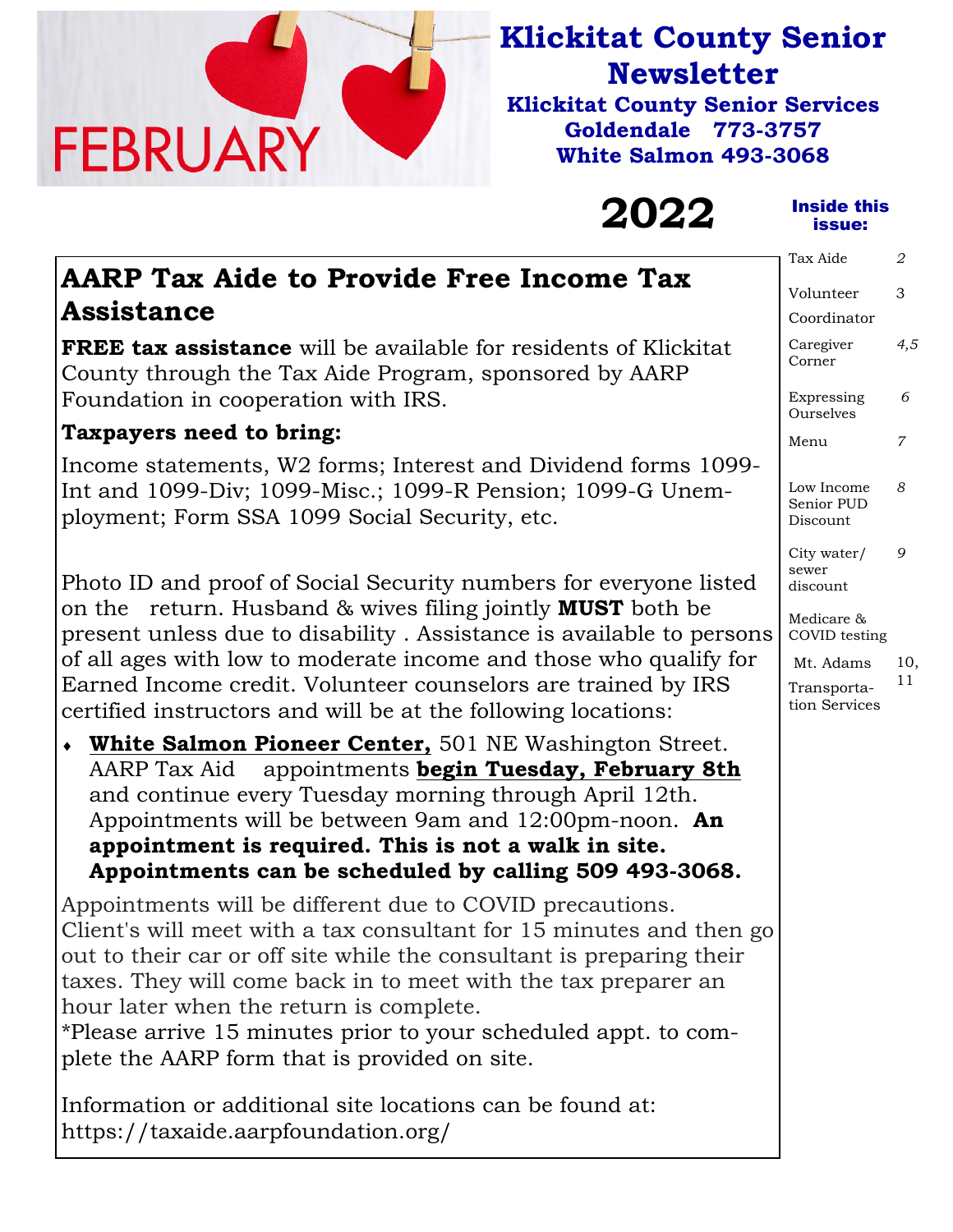# **AARP TAX AIDE 2022**

Gorge Tax-Aide is announcing free tax in 2022 for tax year 2021, and earlier, primarily for low income and elderly members of our community.

**Starting on February 18th**, Mid-Columbia Senior Center, located at 1112 W 9th St, The Dalles will be held on Fridays from 3 - 6 PM. *Additional days/times may be added.* 

All tax preparation will be handled on a drop off basis only, and by appointment, including a very brief meeting with a certified tax preparer to begin the process, and a brief meeting to pick up and sign your consent for Tax-Aide to file the return electronically.

All tax preparation meetings are by appointment only, no drop-ins without an appointment as previously allowed. Appointments will be set on a first request basis with an email to **gorgetaxaide@gmail.com**. If you do not have access to email, you can come into the Mid Columbia Senior Center from 9am - 1pm and we will try and find an alternative option.

**When contacting gorgetaxaide@gmail.com please provide your contact information and tax prep location preference. See other locations below. Requests for specific times will be considered, but are not guaranteed.** 

**Other available locations starting the week of February 14th:** *Hood River Public Library, 502 E State St, Mondays 2 - 5 PM Hood River Valley Adult Center, 2010 Sterling Pl, Thursdays 2 - 5 PM Tygh Valley Thursdays 9 - 12 PM White Salmon, Senior Services, 501 NE Washington, Tuesdays 9 - 12 AM* 

Information or additional site locations can be found at: https://taxaide.aarpfoundation.org/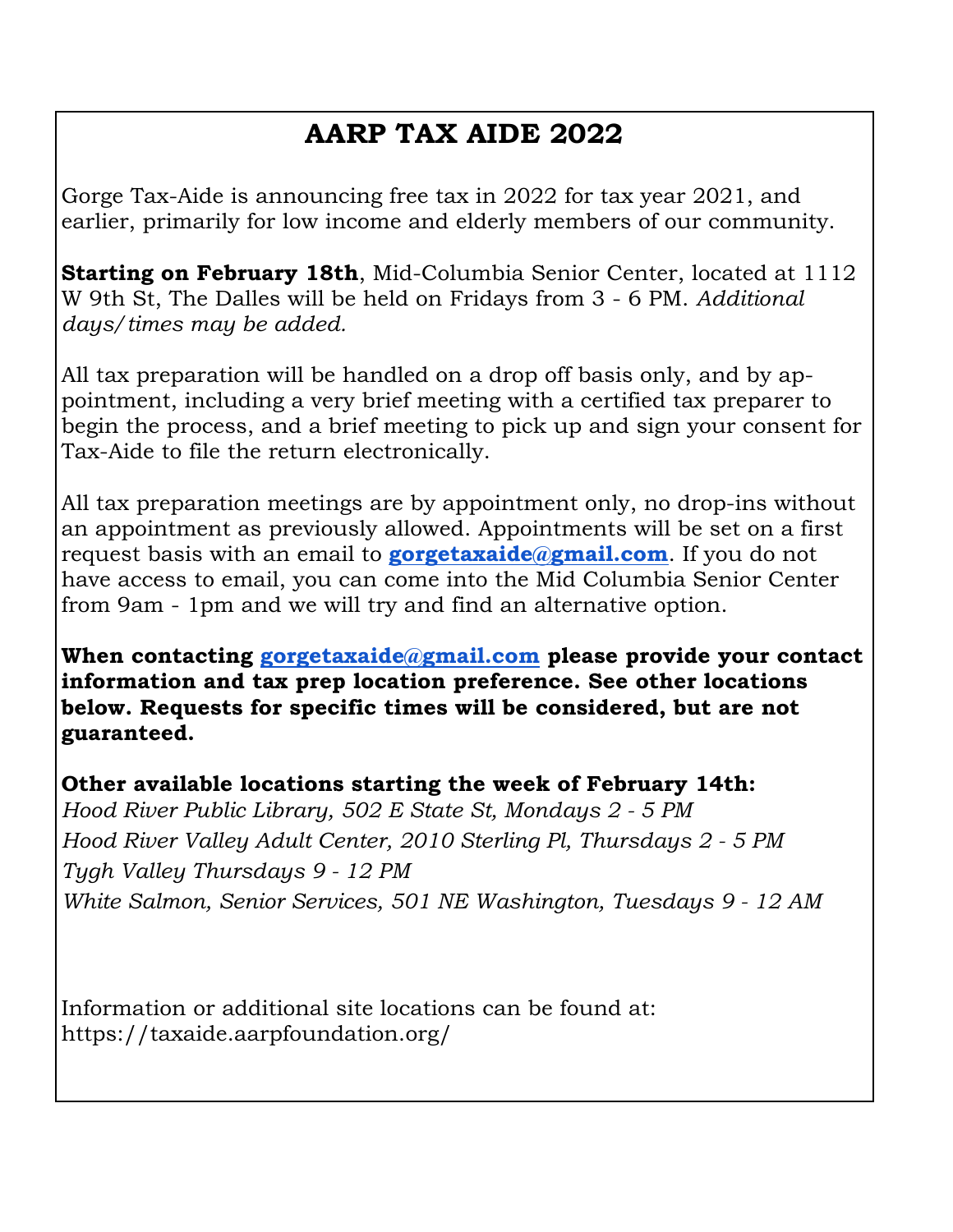Klickitat County Senior Services now has a Volunteer Coordinator. Please welcome Isaias Garcia. Isaias is our newly hired Volunteer Coordinator.

Klickitat County Senior Services applied for and received full grant funding from the Area Agency on Aging & Disability Services of Southwest Washington. This funding allowed for us to hire a full-time Volunteer Coordinator to develop our Volunteer Connection program.

Isaias will be based out of our Goldendale and White Salmon offices but will also travel to our small communities to meet and develop the volunteer resources and services.

Here is a little bit about Isaias Garcia

Q. Where I am from? A. I originate from south Texas and grew up in the late 80s-90s in a small town south of San Antonio surrounded by a large family that was into the restaurant business and farming. During the spring of 2006 I moved to the North West after closing a restaurant business and decided to take a long vacation in the Yakima valley, and I have been in WA ever since.

Q. What brought me to Goldendale? A. I have been living in Goldendale a little over 11 years, I got married and started off in the area as a Site Manager at the Crestview Apartments. As time passed, I have had my own business as a language translator/interpreter, tax preparer and also worked full time in The Dalles as an Interpreter. The plan was to stay a short while in Goldendale, but working in the volunteer ministry and getting to know the area and neighbors grew on us and time has flown by.

Q. What are my favorite things to do? A. Good question. I love spending time with my son and wife and doing outside stuff. I also enjoy reading, gardening, volunteering and spending time with my congregation.

Q. What brought me to work at Senior Services as a Volunteer Coordinator? A. Volunteering has been my lifelong mission in life. I saw the opportunity to get a job to do what I love and coordinate other like-minded volunteers and support my family and it was a no brainer for me.

Q. What are my plans with the Volunteer program? A. The plan is to develop a robust volunteer program where Klickitat County residents have an easy way to apply, either by paper or online, to volunteer and have plenty of opportunities to assist the elderly, disabled and their caregivers in non-medical services and resources to improve safety and quality of life. The goal is for volunteers to help our senior citizens either as a driver for Meals on Wheels, friendly telephone caller, friendly neighbor visits, cutting the grass, shoveling snow, sitting with someone, running errands, changing a light bulb, battery on smoke detectors and etc. This is a new grant position that I just stepped into so we are still in the planning and start up phase on how we are going to do that. More information will be released as the program progresses. This is a super exiting resource being developed for Klickitat County. I am most honored and humbled to work in this capacity along with big hearted volunteers and with the awesome seniors we have in our community.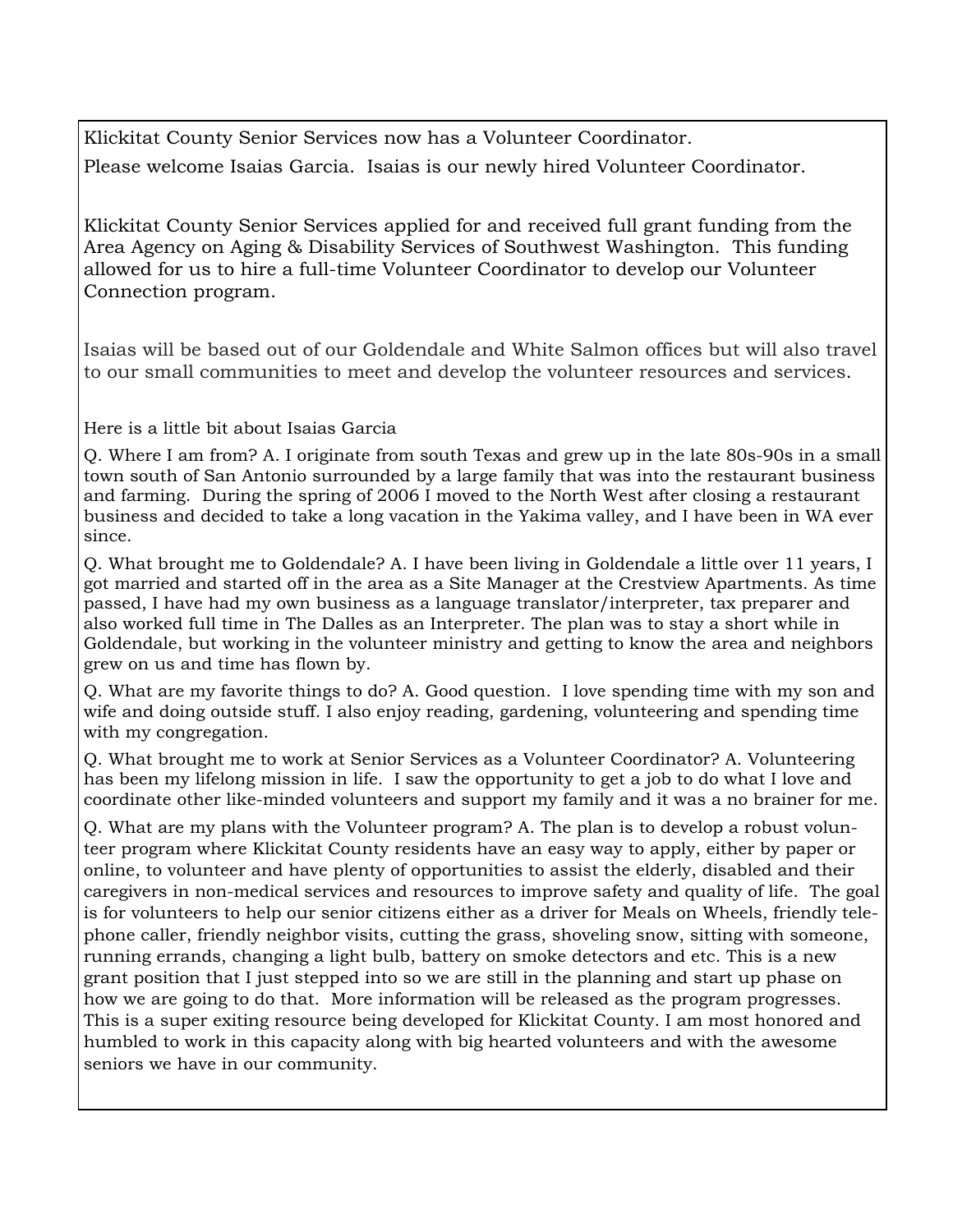### **The Area Agency on Aging & Disabilities of Southwest Washington's Caregiver Corner**

**A Guide to Taking Care of Yourself**

"The care you give to yourself is the care you give to your loved one," said a caregiver. Absolutely the easiest thing for someone to say and the hardest thing to accept is the advice to take care of yourself as a caregiver. It is often hard to see beyond the care tasks that await you each morning.

What is shown by study after study is that caregiving compromises health. About 60% of caregivers show signs of clinical depression, and caregivers take more prescription medications, including those for anxiety and depression, than others in their age group. Reluctance in asking for and accepting help is a major barrier to getting necessary respite and support. Who has time to think about breaks when there is a diaper that needs to be changed? Seventy-five percent of caregivers in America are women, some taking care of spouses/partners, some adult children taking care of parents, some parents taking care of adult children. What does taking care of yourself mean, why is it so hard to do, and how do you do it?

### **Support**

Support and coping comes in many forms—prayer, talking to family, friends or professionals, saying "yes" to offers of help, taking walks, reading a book, eating hot fudge sundaes. But most caregivers end up withdrawing from friends and family and feeling isolated and as if no one understands. Support groups can be an important source of understanding and connection.

### **Guilt**

Guilt that "I should" do this or be able to do it, guilt that your loved one won't get as good care if you aren't doing it, guilt that something will happen if you are away, guilt about having a good time when someone else is not. As there is no "perfect parent," there is no such thing as a "perfect" caregiver. And you are not selfish to sometimes think about yourself and your needs and feelings. Although caregivers feel guilty when they get angry or frustrated, these feelings are OK and a way to know how well you are coping. "How can I say it is difficult when I really love this person?" questioned the husband of a client.

### **Setting Limits**

Learn to ask for help. The often-heard question, "Is there anything you need?" has but one answer: Yes. "Yes, I need a meal, I need someone to stay here so I can go out, I need some time by myself, I need flowers, I need help in the garden, I need some groceries." Learn to say "no" to requests that are draining rather than nurturing, such as hosting holiday meals. You can still make choices about your life and what is right for you and you do still have some control.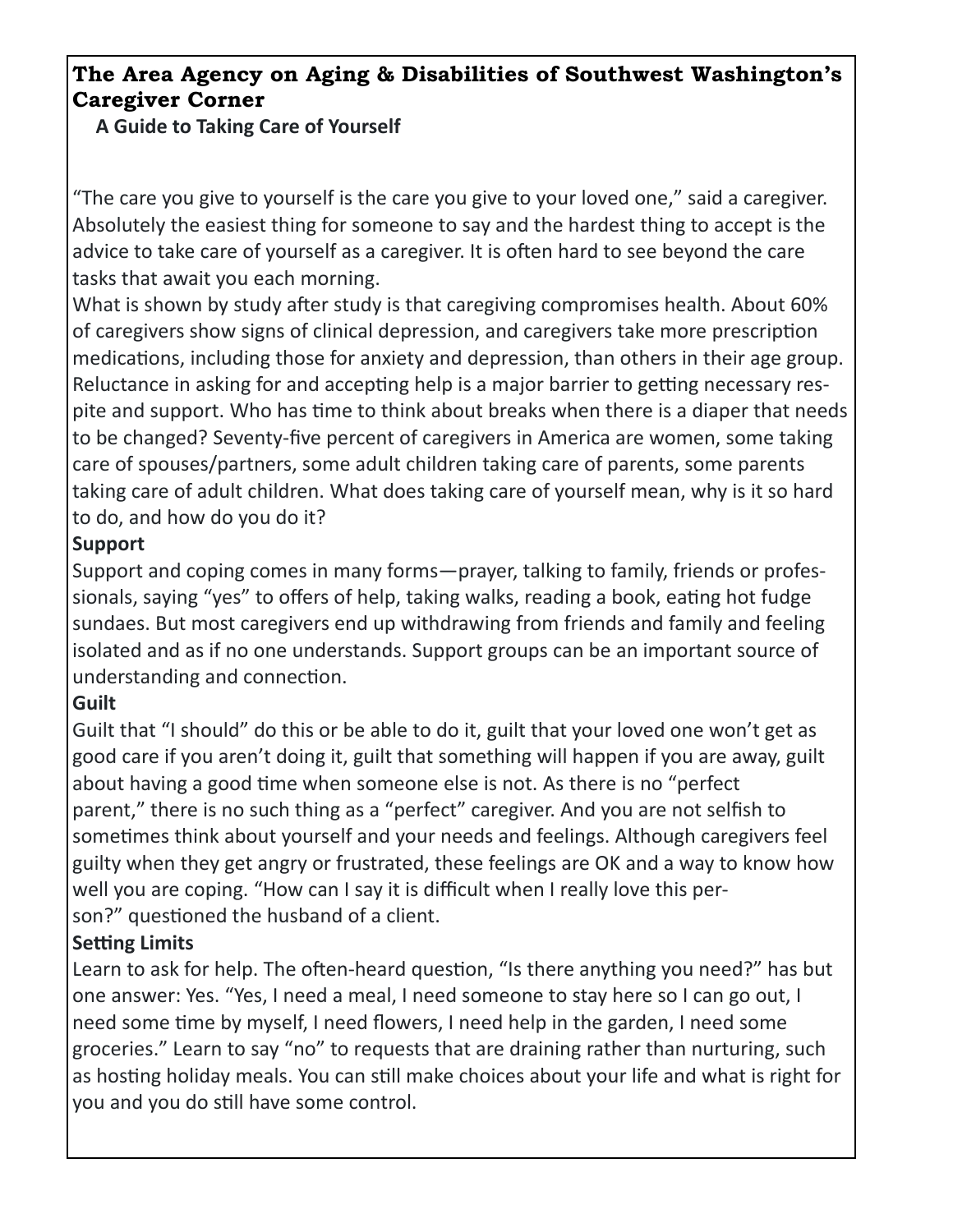### **ConƟnued**

### **The Area Agency on Aging & Disabilities of Southwest Washington's Caregiver Corner**

**A Guide to Taking Care of Yourself**

#### **Your Body**

Not getting enough sleep is a major cause of illness and stress in caregivers. Exhaustion is one of the main complaints, leading to irritability and then inappropriate anger which then leads to more guilt. Talk with your physician about medication for either yourself or your loved one to help with sleeping through the night. Know the limits of your own endurance and strength. Make sure you have regular check ups and that those "little concerns" about your health are looked into. Exercise is even more important as it gives you a break, combats depression, and helps you maintain health. When I talk with caregivers, one of their fears is worrying about what will happen to their loved one if something happens to them. Worrying doesn't help. Taking better care of your health does.

### **EducaƟon**

Learn as much as you can about the illness so that you can understand what is happening. Attend a workshop or support group, not just for emotional support but also to learn caregiving tricks to make caregiving easier. You can't know it all; this is a job you weren't trained to do. Contact someone who can help you connect with community resources and use them.

#### **EmoƟonal Health and Respite**

Taking care of yourself may mean dealing with family problems. How can you make your siblings pull their weight? Possibly you cannot, and learning how to have a family meeting or work around them is essential for survival. One family actually has a chart and marks off what each does so no one can say, "You aren't doing your share." It is easy to become overwhelmed, thus the need for breaks. Without breaks, you begin to question yourself, feel inadequate, and experience burn out. Caregivers are often mourning the loss of the person "who used to be." Grief and loss need to be acknowledged.

One of the stressors of caregiving is seeing no end to the situation. Having a life and connections outside of caregiving helps you to maintain perspective, so that caregiving doesn't become one's only reality. You might be interested in the FCA's *Taking Care of YOU: Self‐Care for Family Caregivers*, a guide to assist caregivers in facing day-to-day challenges.

Meanwhile, your best defense is a sense of humor. Find people or situations to laugh at daily. It refreshes the soul and renews your spirit.

Contact the Area Agency on Aging and Disabilities of Southwest Washington at 360-694-8144 or ClarkADRC@dshs.wa.gov to learn more about supports available to family caregivers. Article content is provided by Family Caregiver Alliance (www.caregiver.org).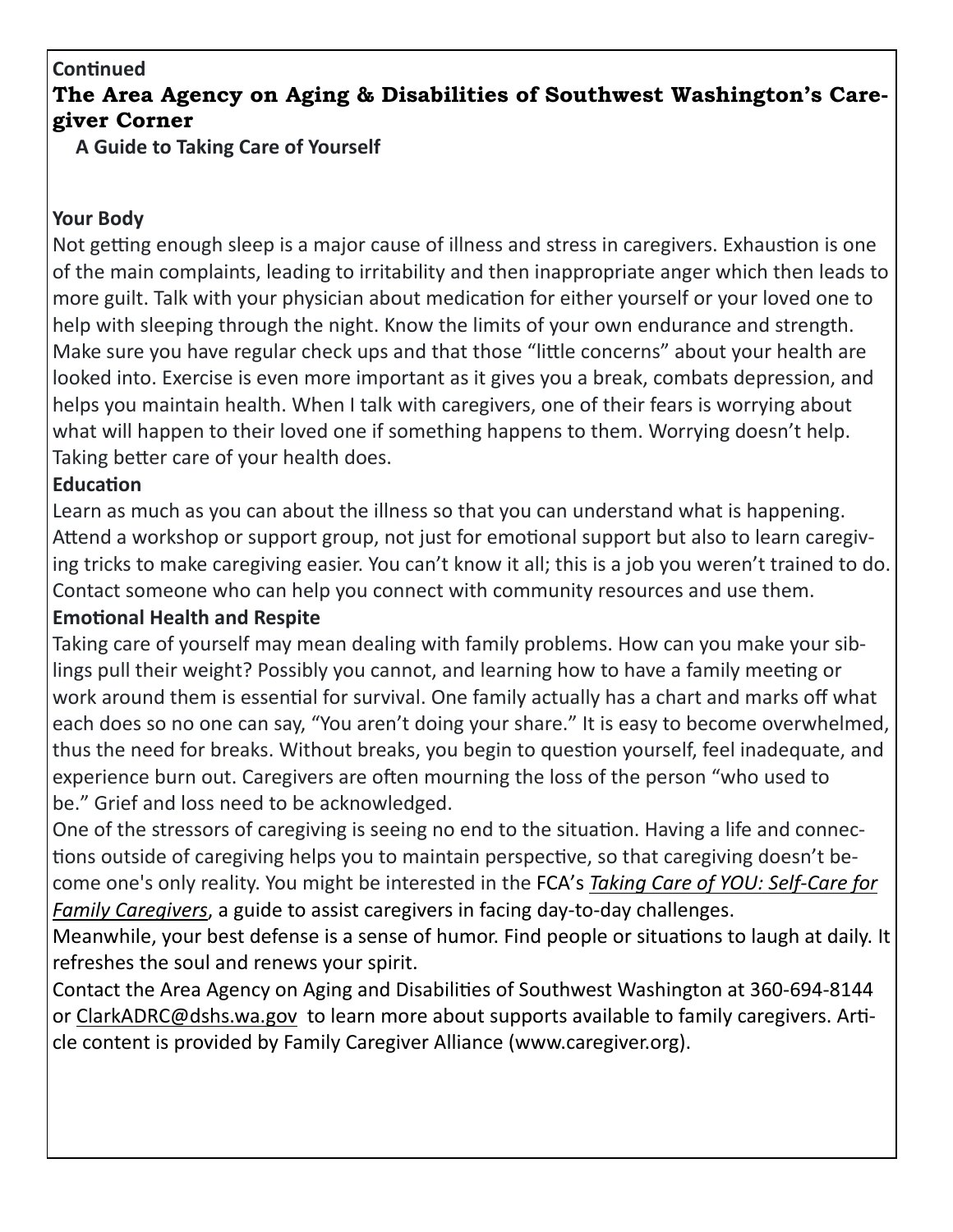### **Expressing Ourselves – Hearing Others By Kristoffer Lindstrom, MSW, LICSW Skyline Health Behavioral Health Consultant**

When communicating or attempting to communicate with others around difficult topics, sometimes we do not get it right the first time, or the second time – if we get it right at all. Reframing how we express ourselves while actively hearing others is the primary goal of Non-Violent Communication (NVC). Ideally, we interact with compassion toward others and ourselves – while seeking to communicate with honesty and clarity – in order to become more aware of our needs, as well as those of others.

The following are the two parts and four components to NVC:

| <b>Empathetically Listening</b> | <b>Honestly Expressing</b> |
|---------------------------------|----------------------------|
| -Observation                    | -Observation               |
| -Feelings                       | -Feelings                  |
| -Needs                          | -Needs                     |
| -Requests                       | -Requests                  |
|                                 |                            |

- As you empathetically listen to another, the job is to **observe** nonjudgmentally, without making comparisons to the past; become aware of your own **feelings**; identify what your **need** is, formulate a **request** based with kindness, sincerity and respect.
- As you honestly express yourself, the job is to **observe** non-judgmentally, without making comparisons to the past; become aware of your own **feelings**; identify what your **need** is, formulate a **request** based with kindness, sincerity and respect.

In NVC, all parties involved in the communication will benefit in using this guide to help with the process. The two parts and four components outlined here can be reviewed on the website: The Center for Nonviolent Communication | Center for Nonviolent Communication (cnvc.org).

NVC can offer guidance to us as we strive to connect with one other and ourselves in a heartfelt manner. Keep striving to communicate with one other in a positive and productive way – it is worth it!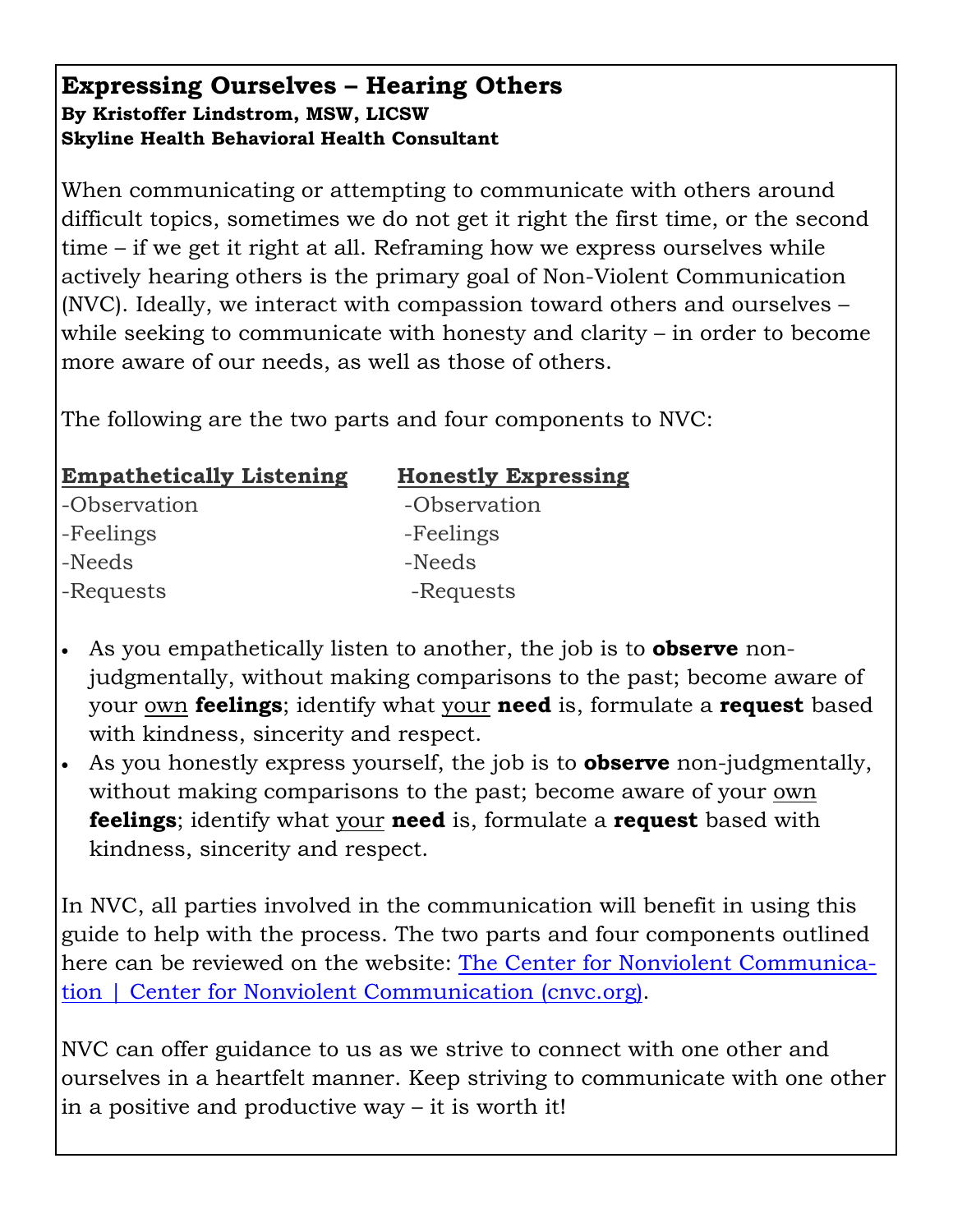

| <b>Sun</b> | Mon                                      | <b>Tue</b>                                         | <b>Wed</b>                   | <b>Thu</b>                     | Fri                                 | <b>Sat</b> |
|------------|------------------------------------------|----------------------------------------------------|------------------------------|--------------------------------|-------------------------------------|------------|
|            |                                          | $1\;\mathrm{GD}$<br><b>BBQ</b> Pork<br><b>Ribs</b> | 2 WS<br>Chicken<br>Chow Mein | $3$ GD<br>Chicken<br>Chow Mein | $\overline{4}$                      | 5          |
| 6          | 7 WS<br><b>Baked</b><br>Fish             | 8 GD<br>Baked<br>Fish                              | 9 WS<br>Meatloaf             | $10$ GD<br>Meatloaf            | 11                                  | 12         |
| 13         | 14 WS<br>Spaghetti<br>Valentine's<br>Day | 15 GD<br>Spaghetti                                 | 16 WS<br>Chicken<br>Parmesan | 17 GD<br>Chicken<br>Parmesan   | 18                                  | 19         |
| 20         | 21 WS<br>Closed<br>President's<br>Day    | 22 GD<br>Red Beans &<br>Rice w/<br>Sausage         | 23 WS<br>Taco<br>Salad       | 24 GD<br>Taco<br>Salad         | 25                                  | 26         |
| 27         | 28 WS<br>Country<br>Steak                |                                                    |                              |                                | Menu<br><b>Subject to</b><br>Change |            |

Klickitat County Senior Services has expanded our hot home delivered meals services (Meals on Wheels) during this COVID-19 period due to our congregate meal site locations being closed.

Meals are being provided to Seniors (60+) and spouse or caregiver in home with Senior as follows:

- Frozen home delivered meals anywhere in Klickitat County
- Hot Meals at 12-Noon on Mondays and Wednesdays delivered within 30 miles of our kitchen in White Salmon.
- Hot Meals at 12-Noon on Tuesdays and Thursdays delivered within 30 miles of our kitchen in Goldendale.

Seniors can also arrange a curbside pick up of a hot meal at our White Salmon or Goldendale locations on the hot meal days if preferred.

Call Klickitat County Senior Services to sign up: Goldendale: 509-773-3757 White Salmon: 509-493-3068 Toll Free: 1-800-447-7858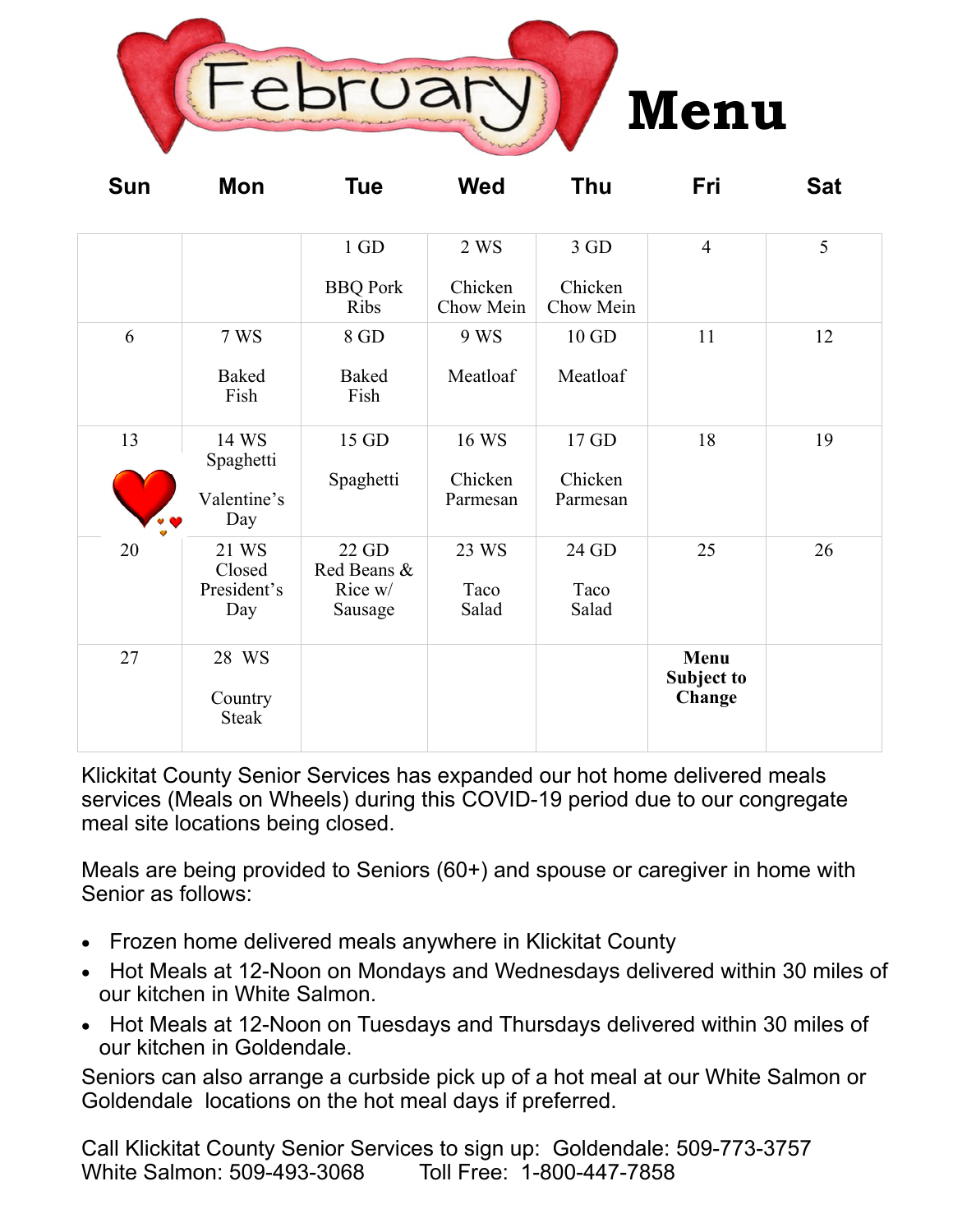# **Do you need help with Winter electricity?**

# **Senior Low Income Klickitat PUD Discount**

# **If you are 62 or older and your GROSS household annual income is under \$25,760 for a single occupant household or under \$34,840 for a two person household you may qualify for the Senior Klickitat County PUD discount.**

Call Senior Services at 773-3757 or 493-3068 to make an appointment to apply for your PUD discount. The discount runs Dec.1, 2020-May 31,2021(6 months).

# **New applications are required for everyone.**

|                 | <b>SINGLE PERSON HOUSE-</b><br><b>HOLD</b> | <b>2 PERSON HOUSEHOLD</b> |
|-----------------|--------------------------------------------|---------------------------|
| <b>DISCOUNT</b> | <b>Yearly Income</b>                       | <b>Yearly Income</b>      |
| 35%             | \$12,880 or less                           | \$17,420 or less          |
| 25%             | $$12,881 - $17,130$                        | $$17,241 - $23,169$       |
| 15%             | $$17,131 - $19,320$                        | $$23,170 - $26,130$       |
| 5%              | $$19,321 - $25,760$                        | $$26,131 - $34,840$       |

Service may be furnished through one meter to a single-family residence only.

**Effective Date** - Effective for billings issued December 2021 to May 2022. **Discounts are subject to funding limitations and may be suspended when limit is met**

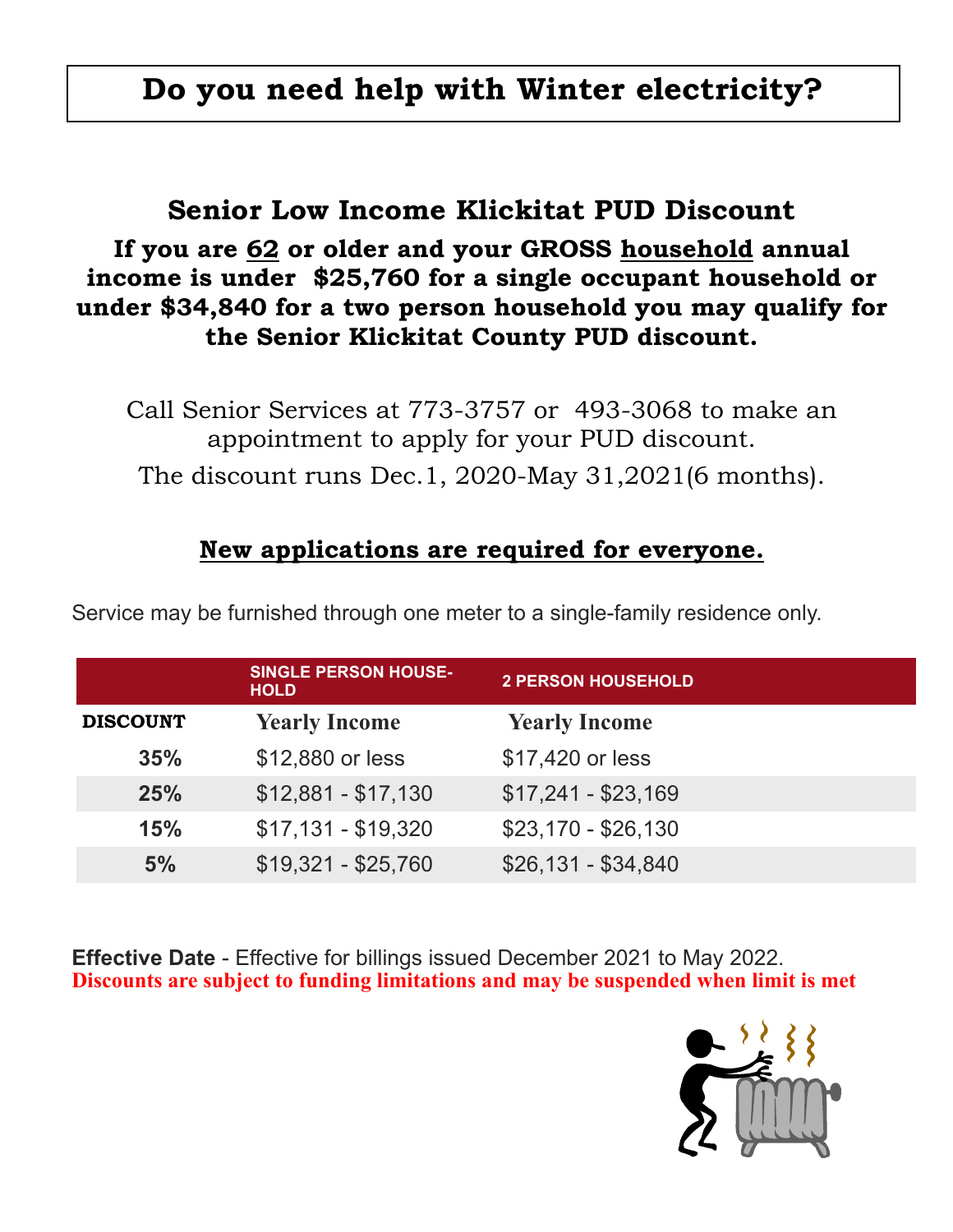# **Water/Sewer Senior Discounts**

# **Goldendale**

Beginning February 1st call Doreen at Senior Services in Goldendale 773-3757 to make an appointment to apply for the senior discount for Goldendale water/sewer.

To qualify for a discount you must be 62 or older and your annual household income must be \$21,400.00 or less. You need to bring your most recent water bill and proof of household income.

# **White Salmon**

Senior discounts can be applied for in White Salmon, by contacting WGAP at 509-493-2662.

# **Bingen**

Senior discounts can be applied for in Bingen by contacting WGAP 509-493-2662.

The Centers for Medicare & Medicaid Services (CMS) **announced** plans to make over-the-counter (OTC) COVID-19 tests available to people with Medicare at no cost by "early spring."

According to the agency, "under the new initiative, Medicare beneficiaries will be able to access up to eight over-the-counter COVID-19 tests per month for free. Tests will be available through eligible pharmacies and other participating entities."

### **Coronavirus testing**

Coronavirus testing is covered under Medicare Part B. Your doctor can bill Medicare for tests provided after February 4, 2020. Medicare covers your first coronavirus test without an order from a doctor or other qualified health care provider. After your first test, Medicare requires you to get an order from your provider for any further coronavirus tests you receive.

Original Medicare covers coronavirus testing and associated provider visits at 100% of the Medicare-approved amount when you receive the service from a participating provider. This means you pay nothing (no deductible or coinsurance).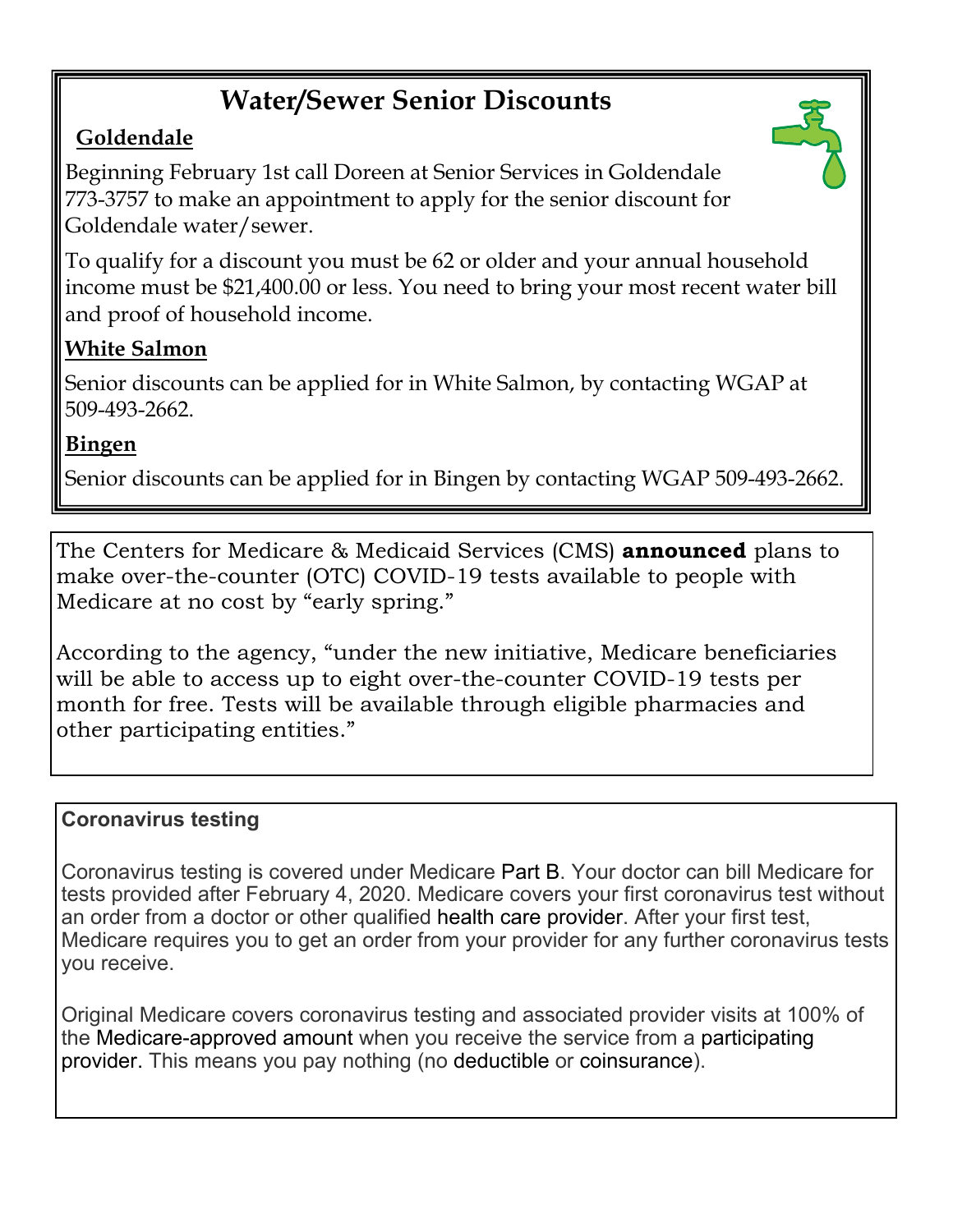

#### **MT. ADAMS TRANSPORTATION SERVICE**

Mt. Adams Transportation Service now has two types of transportation service. Dial-a-Ride & Fixed Route.

We continue to have our Dial-a-Ride Service that has been in existence for over 30 years and we have two fixed service routes between White Salmon and Hood River and Goldendale and The Dalles.

**Dial-a-Ride Service** is designed to enable Klickitat County residents who lack transportation resources to meet their basic needs and provides door to door

| service. |                                                                                                                                                                                                                                                                                                                                                                                                                 | <b>Goldendale Office</b>                                                                                                                                              |
|----------|-----------------------------------------------------------------------------------------------------------------------------------------------------------------------------------------------------------------------------------------------------------------------------------------------------------------------------------------------------------------------------------------------------------------|-----------------------------------------------------------------------------------------------------------------------------------------------------------------------|
|          | Medical appointments                                                                                                                                                                                                                                                                                                                                                                                            | 115 W. Court #101                                                                                                                                                     |
|          | Employment (limited)                                                                                                                                                                                                                                                                                                                                                                                            | Goldendale, WA 98620                                                                                                                                                  |
|          | Social service appointments                                                                                                                                                                                                                                                                                                                                                                                     | Phone: (509) 773-3060                                                                                                                                                 |
| $\cdots$ | Grocery shopping                                                                                                                                                                                                                                                                                                                                                                                                | or 800 774-1699                                                                                                                                                       |
|          |                                                                                                                                                                                                                                                                                                                                                                                                                 | Fax: (509) 773-6965                                                                                                                                                   |
|          | We use small wheelchair accessible buses, and wheelchair<br>accessible minivans, and private vehicles with volunteer drivers<br>to provide transportation.<br>Mt. Adams Transportation operates out of two locations in<br>Klickitat County's main population centers, one office in<br>Goldendale and one office in White Salmon but our transporta-<br>tion service travels to all areas of Klickitat County. | <b>White Salmon Office:</b><br>P.O. Box 1877<br>501 NE Washington Street<br>White Salmon, WA 98672<br>Phone: (509) 493-4662<br>or 800 493-7606<br>Fax: (509) 493-4109 |
|          | We use paid and volunteer driver's to meet the transportation<br>needs of Klickitat County residents. Both paid and volunteer<br>drivers must pass specific criteria regarding driving history,<br>insurance, criminal background, and training in order to pro-<br>vide transportation.                                                                                                                        | www.klickitatcounty.org                                                                                                                                               |

We also travel to The Dalles, and Hood River on a regular basis. We can travel to Portland, Vancouver, and Yakima for medical services.

Trips to non-essential destinations can be made on a space-available and resource available basis. Fares depend on the pick up location and destination of the trip and current fare listing for dial-a-ride service is available on our web site or by calling our office.

Our priorities for scheduling trips will give a preference to passengers needing rides to medical appointments, education, basic human services such as post office, banking, social services and basic shopping needs.

To request a ride, call in at least one business day in advance of your trip. Be prepared to give the transportation coordinator the following information:

- Name, address & phone number
- Your date of birth
- The date & time of your appointment
- The address of your destination.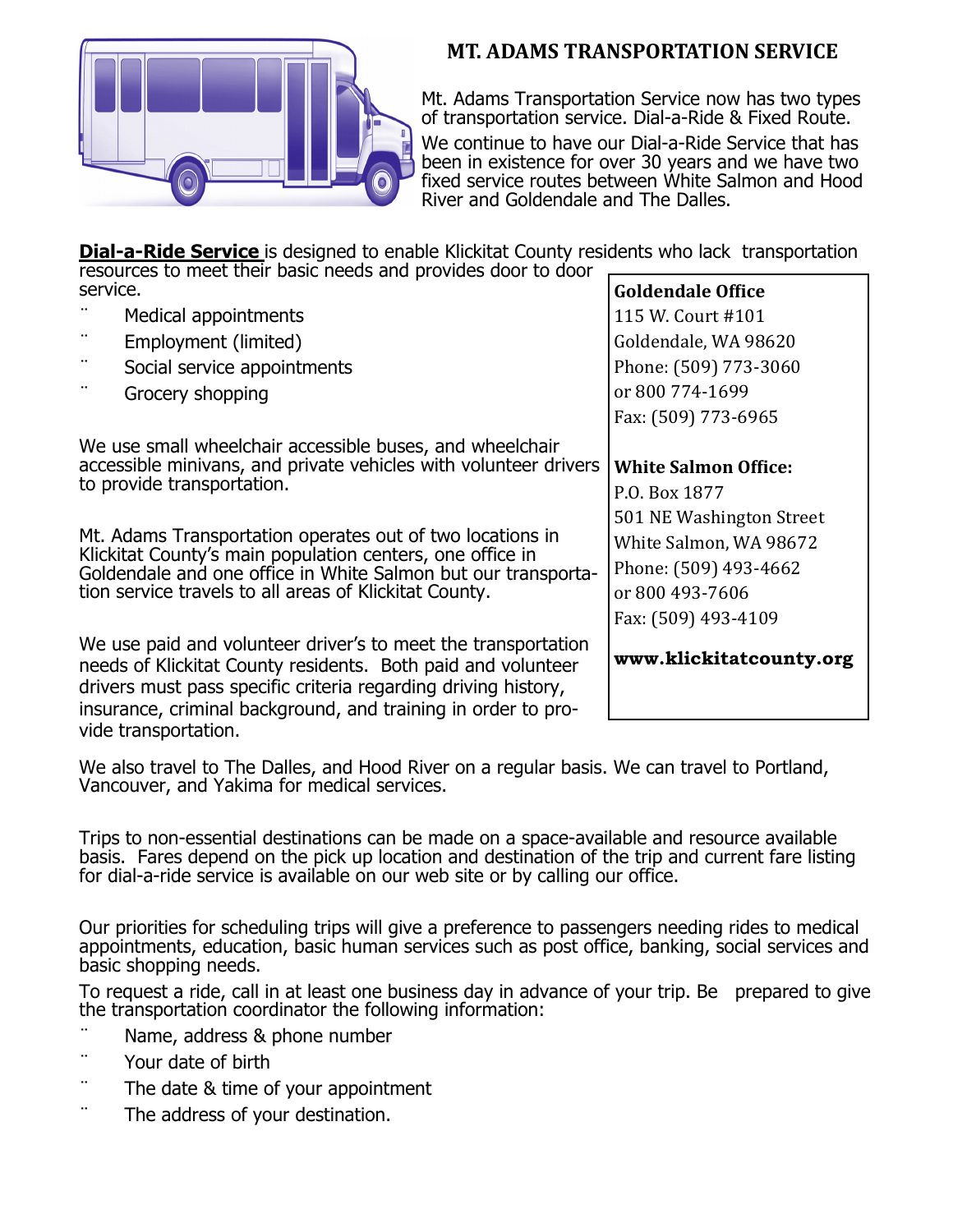### **Be a Community Who Shares**

### **MT. ADAMS TRANSPORTATION SERVICE, continued**



We receive grant funding from Washington State Department of Transportation to provide two fixed route services.

**Fixed Route Service** is designed to provide regional access for employment and education and reduce rural inaccessibility.

- The West End fixed route bus runs between White Salmon/Bingen to Hood River. There are multiple round trips that operate between 7am and 7pm Monday through Friday.
- The East End fixed route runs between Goldendale and The Dalles. There are 3 round trips that operate between 7am and 7pm Monday through Friday and a Goldendale intercity service that runs between the trips to The Dalles.
- There are no reservations that are needed to ride the fixed route service. You just need to get on at one of the designated stops on the route.
- The fare for the fixed route service is \$1.00 each time you board and you must have exact change as driver's cannot provide change and you must pay the fare in order to board the vehicle. Or you can purchase a GOrge annual pass for \$40 and ride the gorge area fixed route transportation services.
- The fixed route service vehicles are equipped with a bike rack.
- The bus does not wait: you need to be at the designated stop 5 minutes before scheduled time and be visible to the driver.
- Carry-on bags are limited: No more bags than passenger can carry on at one

**For more information or a copy of our current schedules please contact us at 509-773-3060 or 509-493-4662 or access the schedule online.** 

> **Email: matsinfo@klickitatcounty.org http://www.gorgetranslink.com**

Mt. Adams Transportation operates Monday through Friday except for the following holidays: **New Year's Day, Martin Luther King Jr Birthday,** 

**President's Day, Memorial Day, Juneteenth, 4th of July, Labor Day, Veteran's Day, Thanksgiving and the Friday following, and Christmas Day.** 

# **2022 Annual GOrge Pass Offers Unlimited Travel Around the Columbia Gorge**

*This new innovative GOrge Pass allows for unlimited travel on fixed route public transit services in Hood River, Wasco, Klickitat, and Skamania Counties as well as to Portland, Multnomah Falls, and Troutdale for \$40 Adults until the end of 2022. Passes can be purchased at a transit office or online at gorgetranslink.com or gorgepass.com*